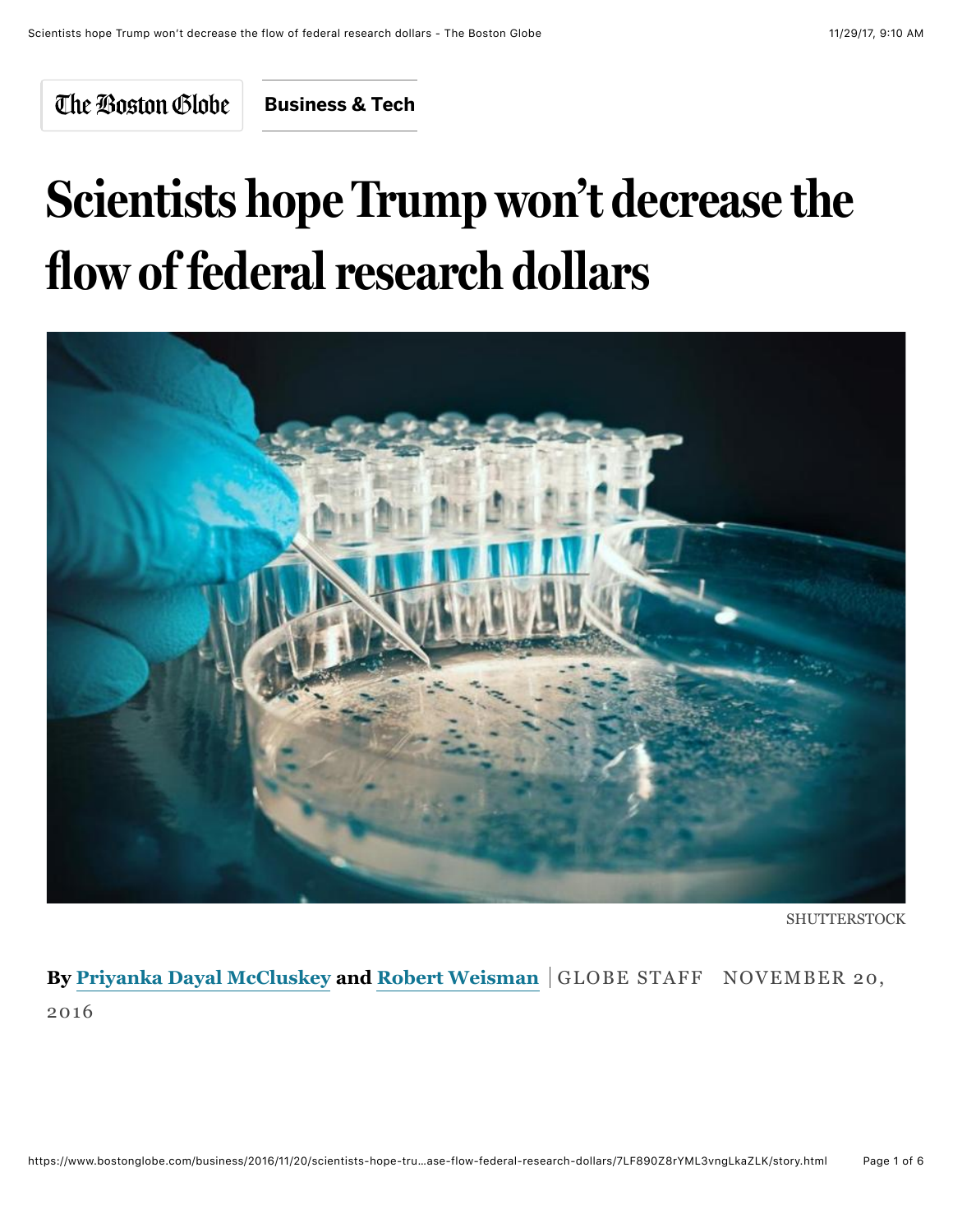Massachusetts is a powerhouse of life sciences research, bolstered by billions of dollars in federal money. But the state's big biomedical research institutions, the engines of its thriving life sciences sector, could face an era of uncertainty around the future of federal research funding.

Heavily Democratic Massachusetts is expected to lose some of its Washington influence in January when the White House, in addition to both houses of Congress, will be controlled by Republicans.

The state depends on grants from agencies such as the National Institutes of Health, which support labs in Boston, Cambridge, and other communities. Research leaders say they are prepared to be more vocal with members of Congress and other officials in Washington to make sure Massachusetts doesn't lose out under Donald Trump's administration.

"We are going to have to stand up as scientists and talk about the importance of science and the importance of research," said Dr. Michael F. Collins, chancellor of the University of Massachusetts Medical School in Worcester.

James T. Brett, president of The New England Council, a group that promotes economic growth, said it will take a "herculean effort" to protect the New England states from funding cuts. "We know it's going to be a battle," he said. "It's a battle every year to secure adequate NIH funding."

Research leaders said it's difficult to predict what will happen under a Trump administration because his presidential campaign was short on specifics about many policies, including where he stands on biomedical research funding.

The president-elect's transition website says his administration will work with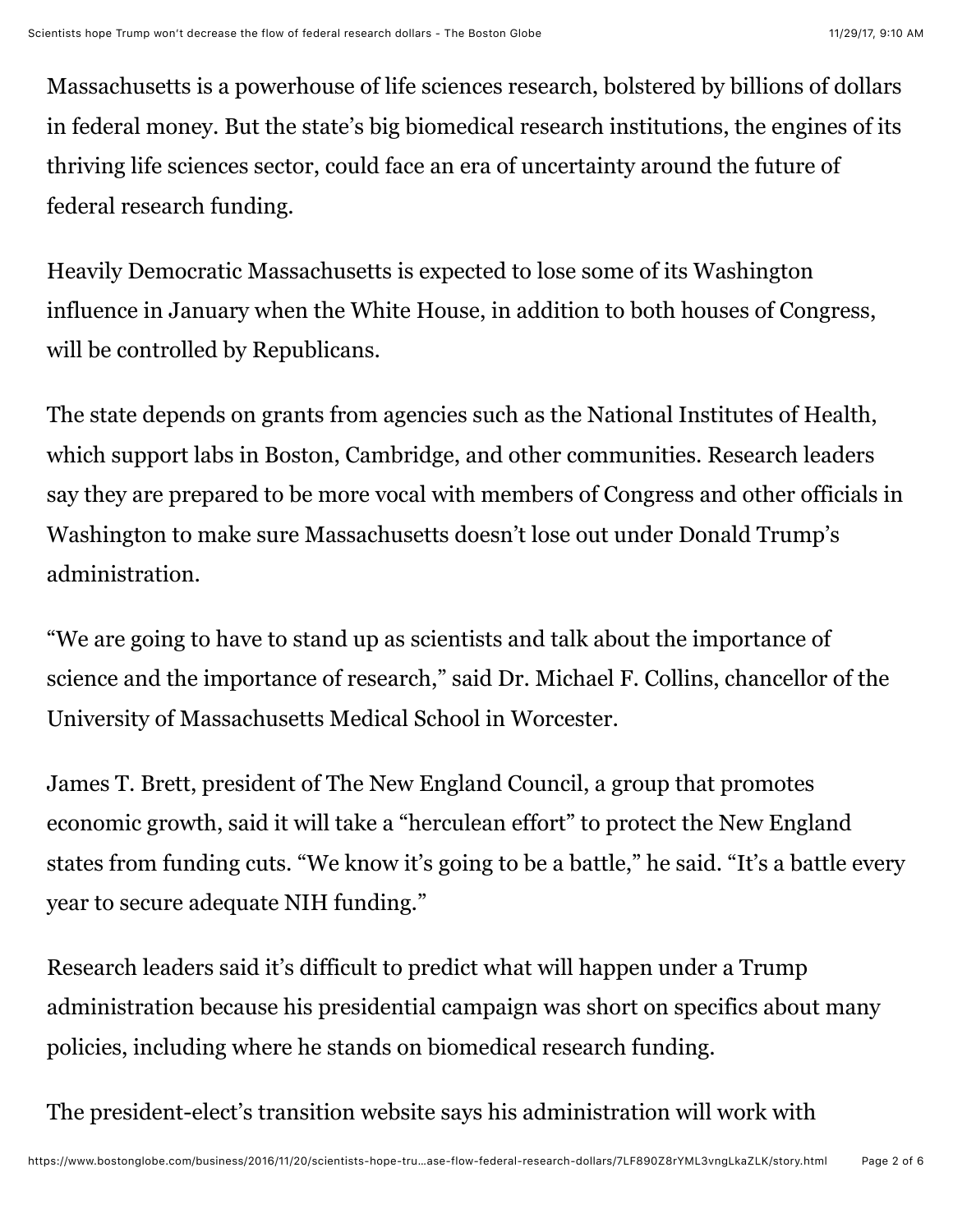Congress to "advance" medical research. A Trump surrogate, former House Speaker Newt Gingrich, last year called for [doubling the NIH budget,](http://www.nytimes.com/2015/04/22/opinion/double-the-nih-budget.html) but it's unclear if he will encourage Trump to do so.

Executives at the state's big research centers said federal funding for the kind of work they do historically has enjoyed bipartisan support.

President Obama's administration supported medical science through initiatives in precision medicine and cancer research. And the Republican-led Senate has proposed a \$2 billion increase to the \$32 billion NIH budget next year. Research leaders are encouraged by the plan but note that NIH funding over the past several years hasn't kept pace with inflation.

Massachusetts receives more NIH funding than any other state per capita, a fact touted by research leaders and politicians here but protested by those in other states.

Dr. David C. Page, director of the Whitehead Institute for Biomedical Research in Cambridge, acknowledged the longstanding tension between researchers in biomedical hubs like Boston and Cambridge that draw a disproportionate share of federal funds, and those in less populated regions who draw far less. Under the new administration, he said, there could be an effort to expand a small percentage of NIH money now set aside for underrepresented states.

Under Trump and the Republican Congress, red states could to try to gain more federal funding at the expense of blue ones like Massachusetts.

Researchers in rural states are eager to attract more federal funding under the new administration, said Carolyn Hovde Bohach, a microbiologist at the University of Idaho who leads a group of researchers advocating for more funding for 23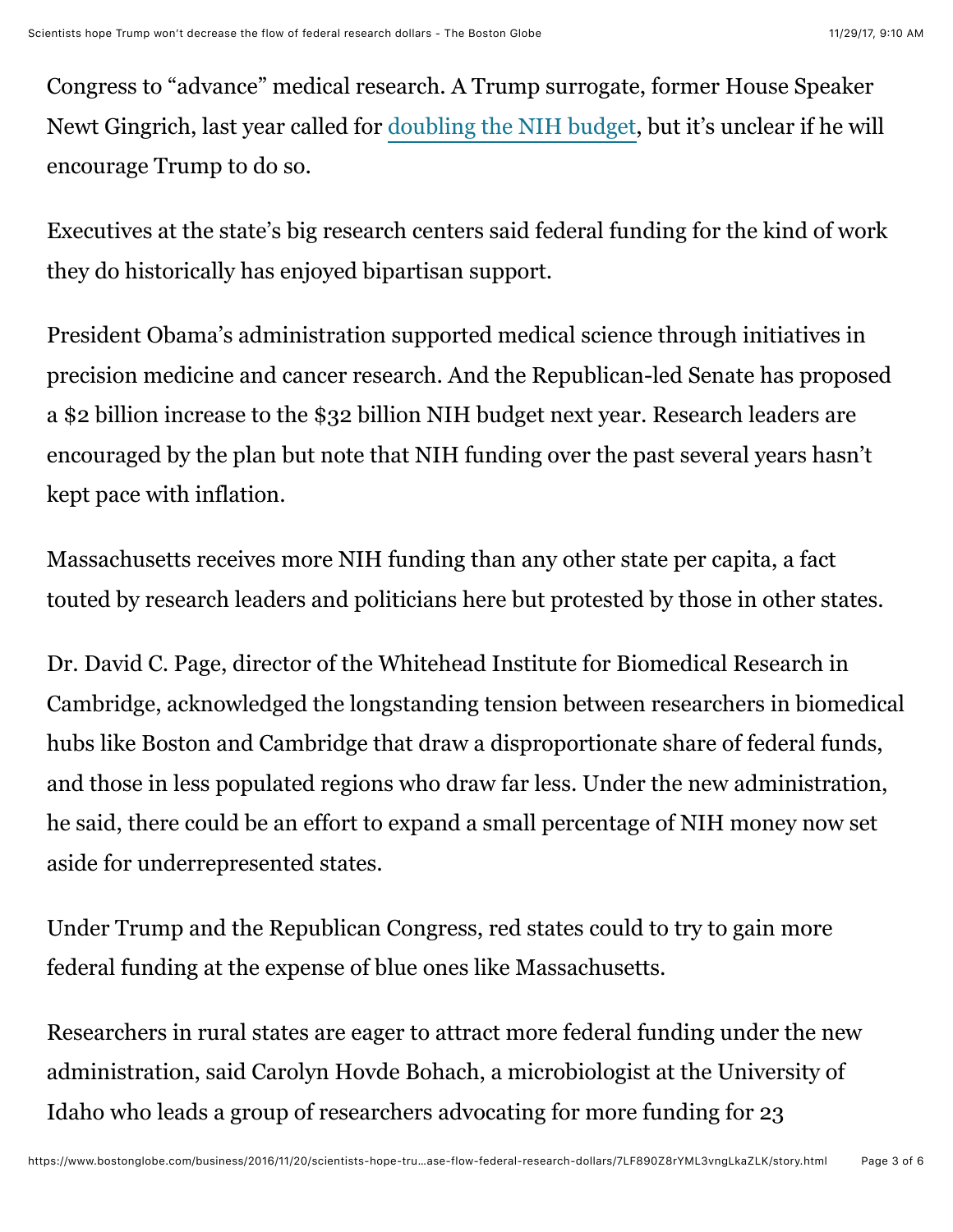underserved states and Puerto Rico.

The NIH earmarks about 1 percent of its budget to research programs in those states, though they can also apply for other grants.

Dr. Anne Klibanski, chief academic officer at Partners HealthCare in Boston, is counting on grant distribution to still be based on a rigorous peer review process that she says has generally been free of politics. There's a lot riding on  $it$   $-$  Partners' two biggest research hospitals, Massachusetts General and Brigham and Women's, each received more than \$300 million in NIH funding last year.

Senator Susan Collins, a Maine Republican on the Senate Committee on Appropriations, said she talked to Trump before the election about increasing the NIH budget.

"He seemed very interested," she said. "There's clearly widespread bipartisan support for increasing biomedical research. This is an issue that affects every American family and there are jobs behind it, also."

Collins said she supports more federal research money for rural states like Maine, but that any increase won't come at the expense of research centers like Boston.

A spokesman for Senator Thad Cochran, the Mississippi Republican who chairs the Appropriations Committee, was more guarded about how funds might be distributed. saying, "The senator will carefully review the new administration's budget request for the NIH and work to ensure sufficient and responsible funding for public health research."

Research leaders said it's especially important for Trump and lawmakers to continue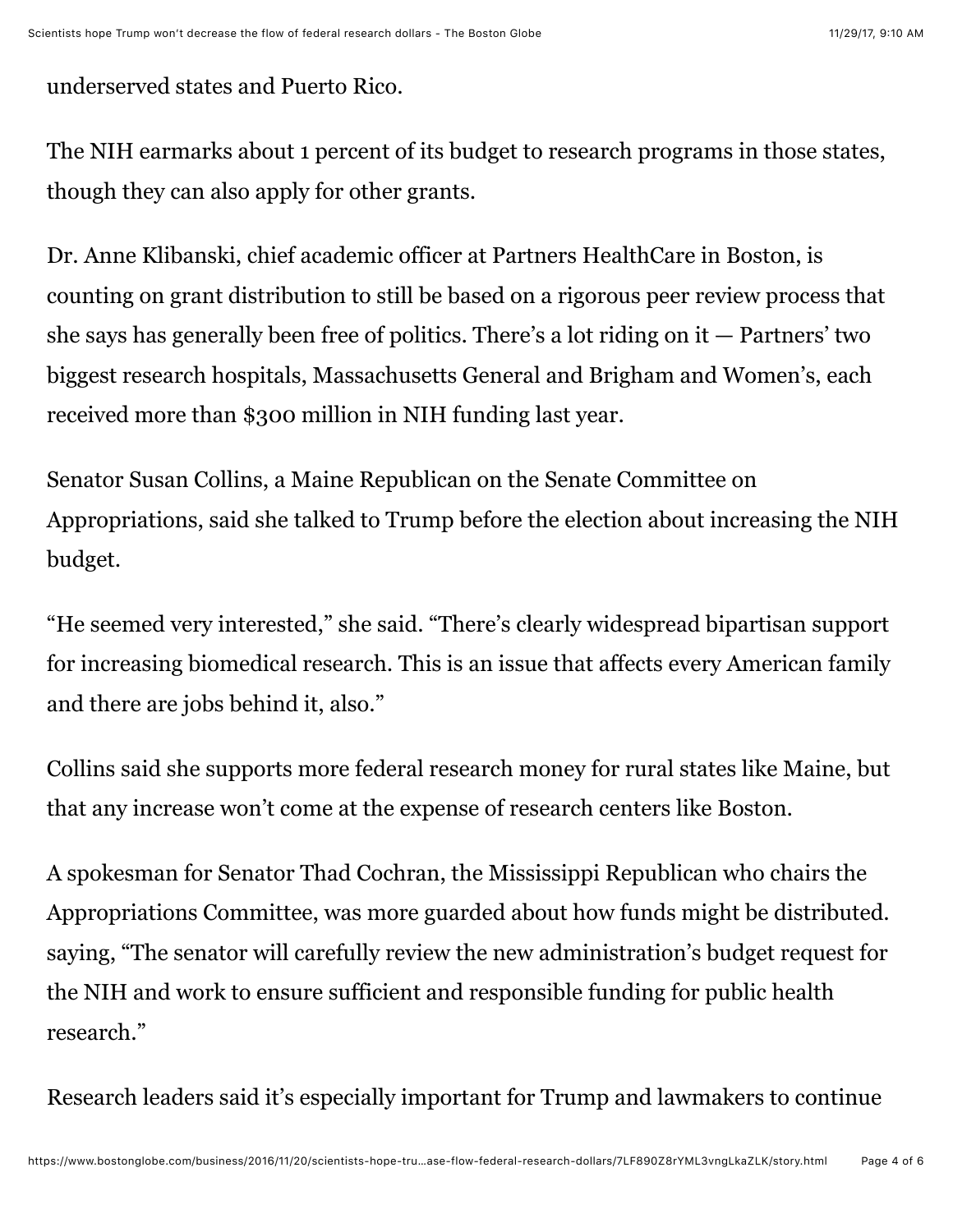supporting research at a time when China is heavily investing in it.

"They are a sleeping tiger that has woken up," said Dr. Laurie H. Glimcher, chief executive of Dana-Farber Cancer Institute. "I don't think anybody in America would like to see us overshadowed by China." That argument may resonate with Trump, who has talked tough about China.

Dr. George Q. Daley, incoming dean of Harvard Medical School, said he's "cautiously hopeful" that research dollars will keep flowing to Massachusetts institutions. But Daley, a stem cell scientist, said he'll be watching for potential cuts to stem cell research under a Republican administration.

"It's important that the clock not be turned back," he said. "There are clinical trials under way and more anticipated that involve products from human embryonic stem cells."